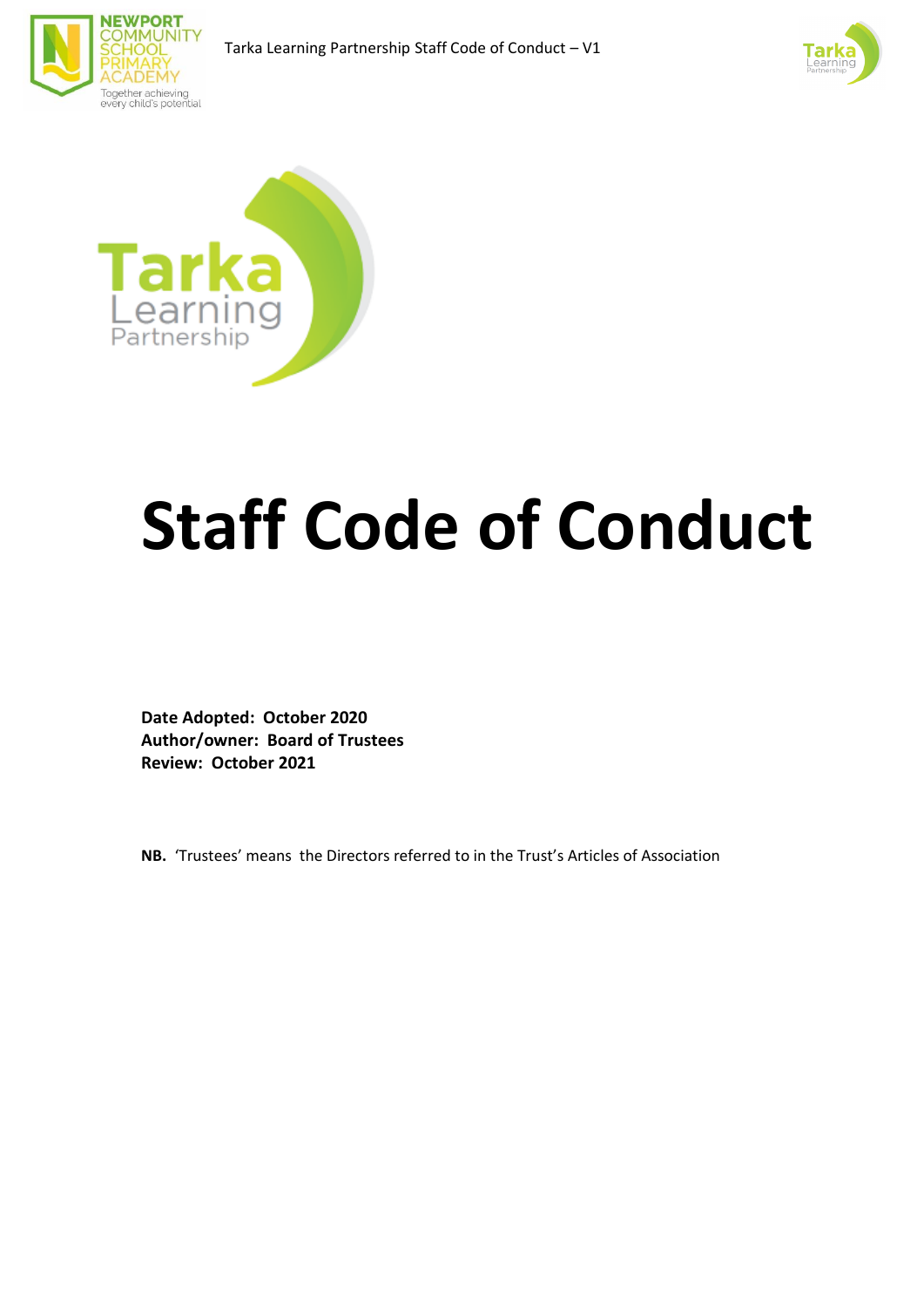# <span id="page-1-0"></span>**History of most recent policy changes**

| <b>Version</b> | <b>Date</b>     | Page | <b>Change</b>                                                                                        | Origin of Change e.g. TU<br>request, Change in legislation                                  |
|----------------|-----------------|------|------------------------------------------------------------------------------------------------------|---------------------------------------------------------------------------------------------|
| V1.0           | October<br>2020 |      | staff in the Tarka Learning<br>Partnership. Replaces<br>individual schools' Staff<br>Code of Conduct | New Code of Conduct for all KCSIE requires organisations to<br>have a Staff Code of Conduct |
|                |                 |      |                                                                                                      |                                                                                             |
|                |                 |      |                                                                                                      |                                                                                             |
|                |                 |      |                                                                                                      |                                                                                             |
|                |                 |      |                                                                                                      |                                                                                             |
|                |                 |      |                                                                                                      |                                                                                             |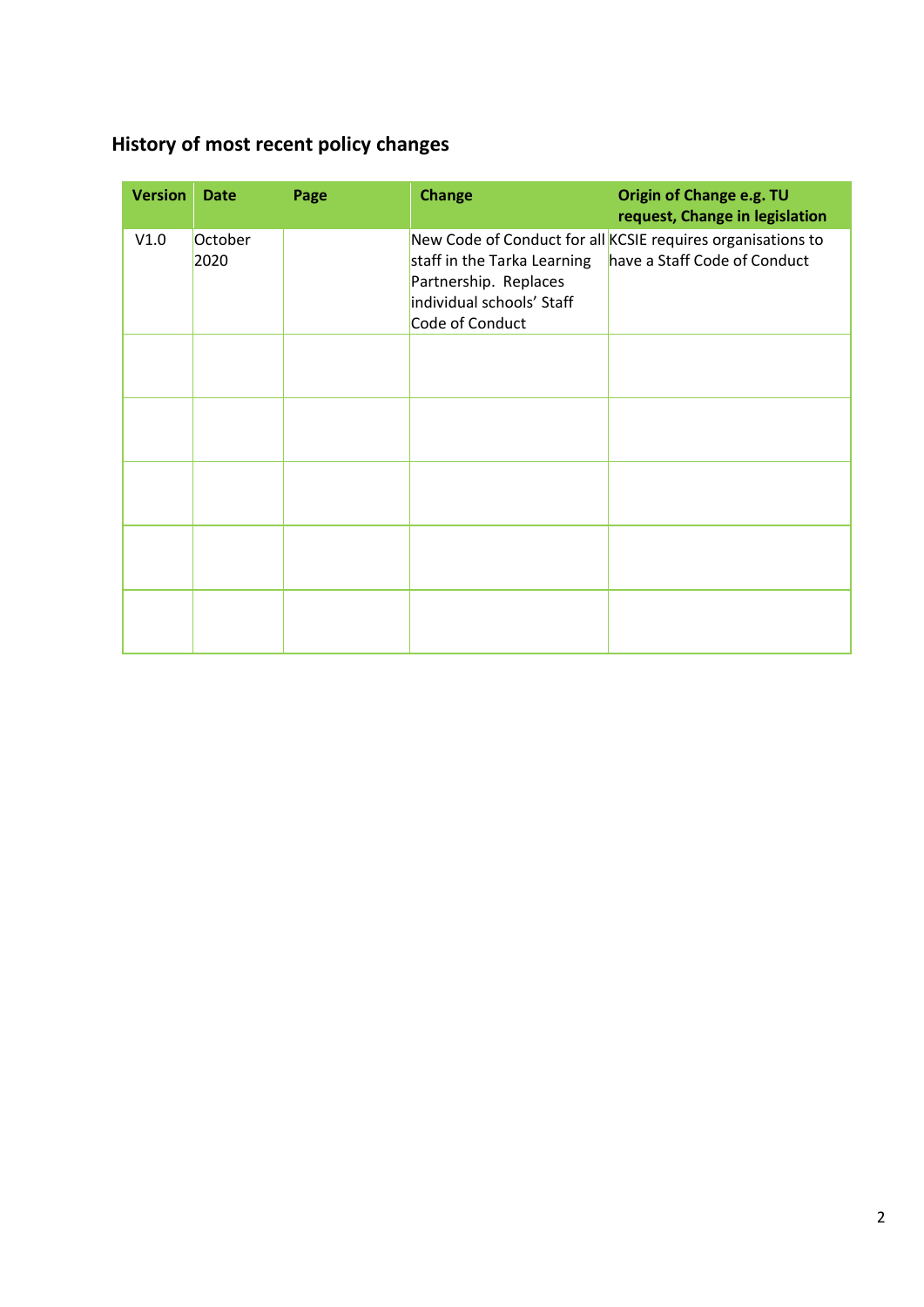# Contents

| 1.0  |  |  |
|------|--|--|
| 2.0  |  |  |
| 3.0  |  |  |
| 4.0  |  |  |
| 5.0  |  |  |
| 6.0  |  |  |
| 7.0  |  |  |
| 8.0  |  |  |
| 9.0  |  |  |
| 10.0 |  |  |
| 11.0 |  |  |
| 12.0 |  |  |
| 13.0 |  |  |
|      |  |  |
|      |  |  |
|      |  |  |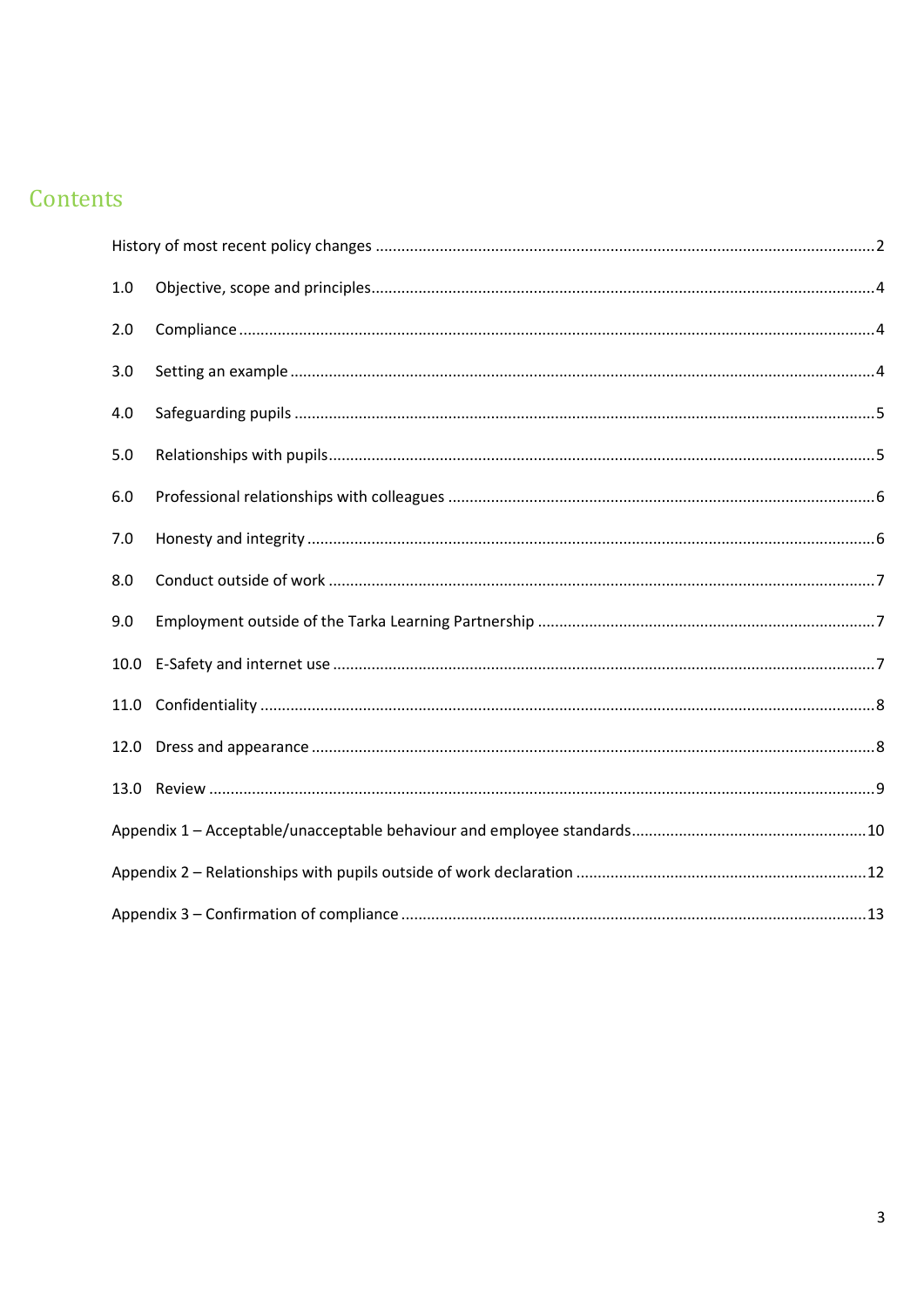#### <span id="page-3-0"></span>**1.0 Objective, scope and principles**

This Code of Conduct is designed to give clear guidance on the standards of behaviour all employees are expected to observe. Employees working in the Tarka Learning Partnership (TLP) are role models and in a position of influence and must demonstrate behaviour that sets a good example to all pupils within schools. Every employee has an individual responsibility to maintain their reputation and the reputation of their school and the Tarka Learning Partnership, whether inside or outside working hours.

In adopting this policy, the Tarka Learning Partnership is committed to working towards creating a working environment in which all employees are treated fairly, with dignity and respect and where unacceptable behaviour will not be tolerated.

This Code of Conduct applies to all employees. This Code of Conduct does not form part of the contract of employment.

Casual and self-employed workers, agency staff and volunteers working in a school are also expected to observe the standards of behaviour set out in this document.

In addition to this Code of Conduct, all employees engaged to work under "Conditions of Service for School Teachers in England and Wales" have a statutory obligation to adhere to the most recent "Teachers' Standards" and in relation to this policy, part 2 of the Teachers' Standards – Personal and Professional Conduct.

#### <span id="page-3-1"></span>**2.0 Compliance**

Employees must familiarise themselves and comply with all school and Tarka Learning Partnership policies and procedures.

Employees must complete the form in Appendix 3 to confirm they have read, understood and agree to comply with the Code of Conduct. This form should be signed and dated and returned to the school to be held on the employee's personnel file.

 Employees should be aware that a failure to comply with this Code of Conduct could result in a disciplinary investigation and action including but not limited to dismissal in accordance with the Tarka Learning Partnership's Disciplinary Policy and Procedure.

#### <span id="page-3-2"></span>**3.0 Setting an example**

This Code helps all employees to understand what behaviour is and is not acceptable.

Employees must not discriminate, harass or victimise someone because they have or are perceived to have a protected characteristic as defined by the Equality Act 2010 or are associated with someone who has a protected characteristic. Further details are available in the Equality, Diversity and Inclusion policy.

Employees must set good examples of behaviour and demonstrate high standards of conduct in order to encourage our pupils to do the same. Standards expected of employees can be found in Appendix 1.

Employees must avoid using inappropriate or offensive language and must avoid behaving in a way that humiliates pupils, discriminates against or favours pupils. Staff should consider their conduct so that misinterpretations by pupils are minimised. Employees should consider it they have any unconscious bias and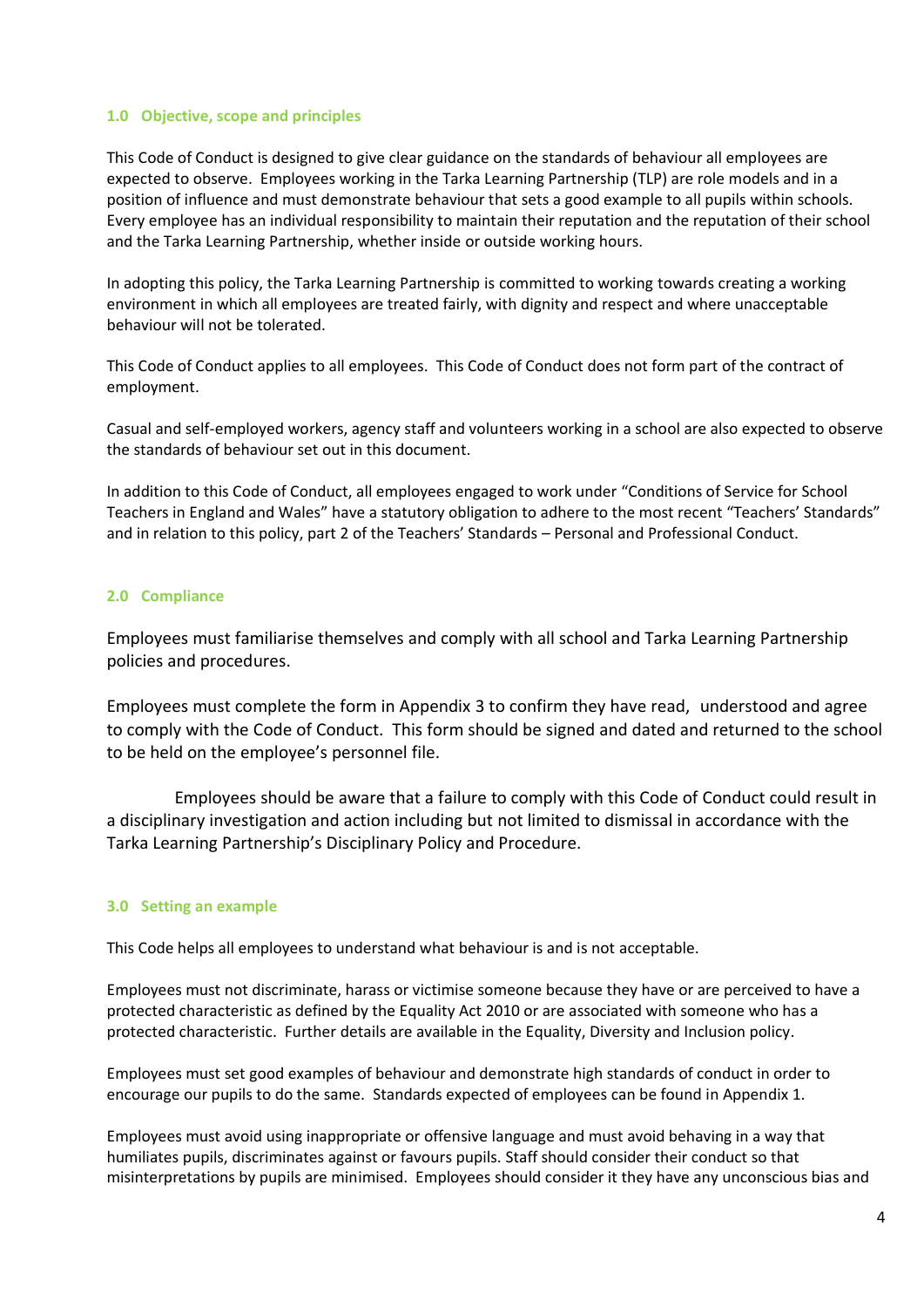should seek to avoid this being evident in their practice and behaviour.

Staff must avoid putting themselves at risk of allegations of abusive or unprofessional conduct.

# <span id="page-4-0"></span>**4.0 Safeguarding pupils**

Employees have a duty to safeguard pupils from physical abuse, sexual abuse, emotional abuse, verbal abuse and neglect.

The duty to safeguard pupils includes the duty to report concerns about a pupil, or colleague to the school's Designated Safeguarding Officer (DSO) for Child Protection.

Employees must make themselves aware of the name of their school's DSO. This information is available on notice boards in the staffroom and around each school.

Employees must take reasonable care of pupils under their supervision with the aim of ensuring their safety and welfare.

Employees must never promise that they will not act on information that they are told by a pupil.

Employees are provided with access to the following documents and must become familiar with these:

- Tarka Learning Partnership's Safeguarding and Child Protection policy
- Tarka Learning Partnership's Whistleblowing procedure
- The DfE Statutory Guidance Document "Keeping Children Safe in Education"
- The "Guidance for Safer Working Practice for Adults who work with Children and Young People in Education Settings"

All employees are required to undertake annual Child Protection training and complete any revised updates that may arise during the year.

# <span id="page-4-1"></span>**5.0 Relationships with pupils**

It is paramount for employees to treat students with dignity, to build relationships rooted in mutual respect, and at all times to observe proper boundaries appropriate for their professional position. Employees must have regard for the need to safeguard students' well-being in accordance with statutory provisions and fundamental British values (such as democracy, the rule of law, individual liberty and mutual respect, and tolerance of those with different faiths and beliefs). In addition, employees should ensure that their personal beliefs are not expressed in ways to exploit students' vulnerability.

Employees must not behave in a way that may be perceived as sarcastic, nor should they make jokes at the expense of pupils, embarrass or humiliate pupils, discriminate against or favour pupils.

Employees should make every effort to ensure their own behaviour cannot be brought into question, does not appear to encourage inappropriate boundaries and be aware that infatuations may carry the risk of their words or actions being misinterpreted.

Physical relationships with pupils are strictly forbidden and may lead to a criminal conviction. This may also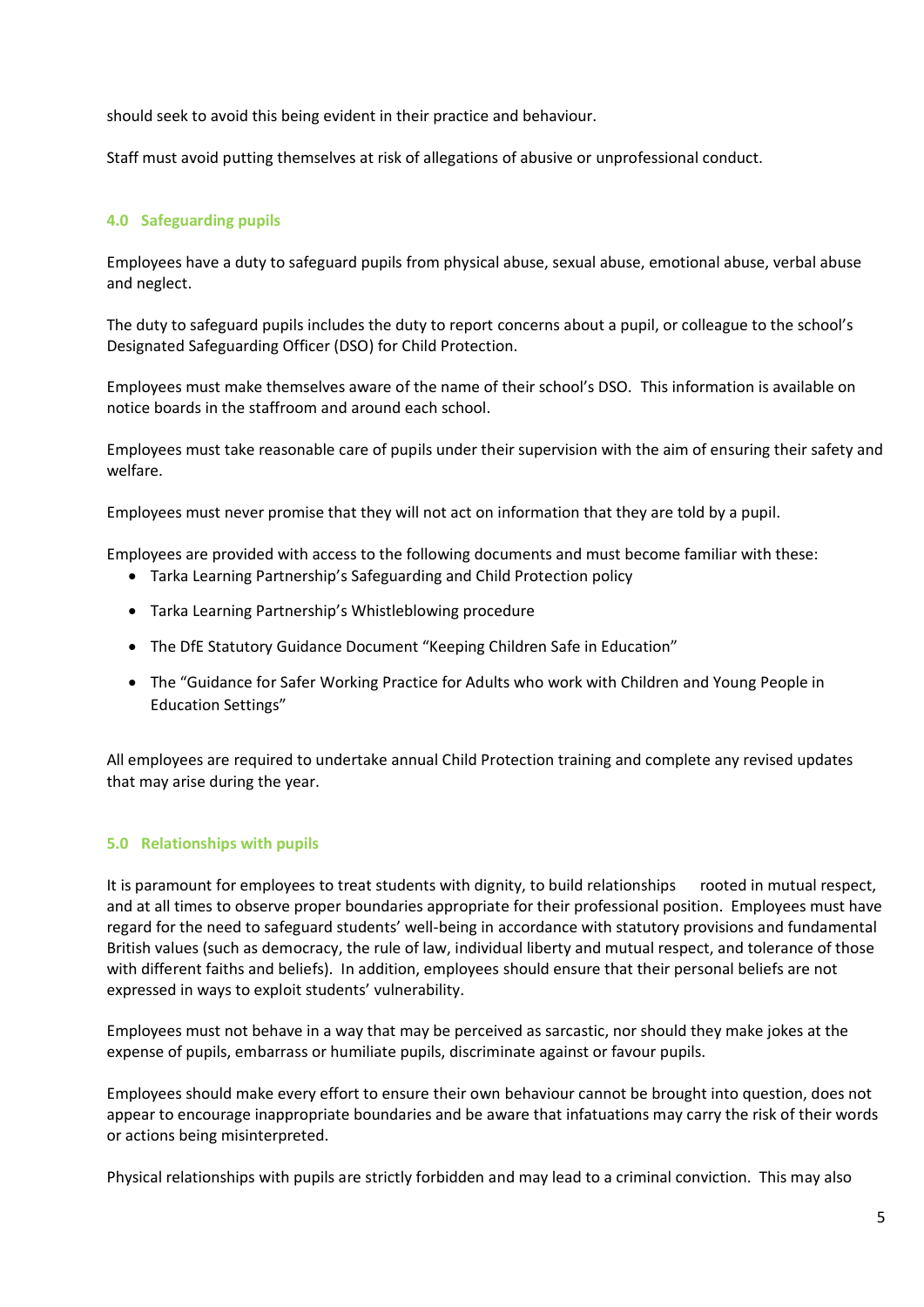apply to former pupils and advice must be sought before commencing any such relationship.

Employees must declare any relationships that they may have with pupils outside of school; this may include mutual membership of social groups, tutoring or family connections. Employees should not assume that the school is aware of any such connections. A declaration form is available at Appendix 2 of this document for declaration of such relationships.

Private tuition of students within the same school that the employee is based might cause a conflict of interest. Employees are discouraged from tutoring pupils from within the school they teach and must not tutor pupils they teach directly. It must also be made clear that any tutoring is a strictly private and external arrangement and unconnected to the school or the Tarka Learning Partnership.

# <span id="page-5-0"></span>**6.0 Professional relationships with colleagues**

Employees must help create a positive working environment and behave in a manner which ensures and promotes acceptable behaviour. Examples of acceptable behaviour and unacceptable behaviour can be found in Appendix 1.

Employees must strive toward and promote harmonious and professional relationships with all colleagues. It is understood that, at times, differences of opinions can occur and at such times it is expected that employees will attempt to resolve matters informally in the first instance unless they feel unable to do so in which case, they should refer the matter to their line manager. For further detail employees should refer in the first instance to the Dignity at Work Policy and the Grievance Policy to determine the most appropriate course of action.

Where a close personal relationship already exists or develops with another member of staff with the potential to create a conflict of interest, both parties should immediately declare this relationship to their line manager(s) who will, together with them, appraise the risks and identify possible options to avoid any conflict of interest.

# <span id="page-5-1"></span>**7.0 Honesty and integrity**

Employees must maintain high standards of honesty and integrity in their work. This includes handling and claiming money and the use of school and Tarka Learning Partnership property and facilities.

Employees must comply with the Bribery Act 2010. A person may be guilty of an offence of bribery under this act if they offer, promise or give financial advantage or other advantage to someone; of if they request, agree or accept, or receive a bribe from another person. If you believe that a person has failed to comply with the Bribery Act, you should refer your concerns to the attention to your Head Teacher or where the concern relates to the Head Teacher to the Chair of the Local Governing Body and Chief Executive Officer of the Tarka Learning Partnership.

Employees must not accept gifts or hospitality from suppliers or associates of the school or Tarka Learning Partnership, with the exception of "one off" token gifts from parents. Personal gifts from employees to pupils are inappropriate and could be misinterpreted and may lead to disciplinary action. A record will be kept of all gifts received.

Employees must make known to the Head Teacher and Chair of the Governors all financial and non-financial interests that could bring them into conflict with the school's or Tarka Learning Partnership's interests.

All personal relationships with contractors, or potential contractors should be made known by the employee to the Head Teacher and Chair of the Governors with responsibility for the contract.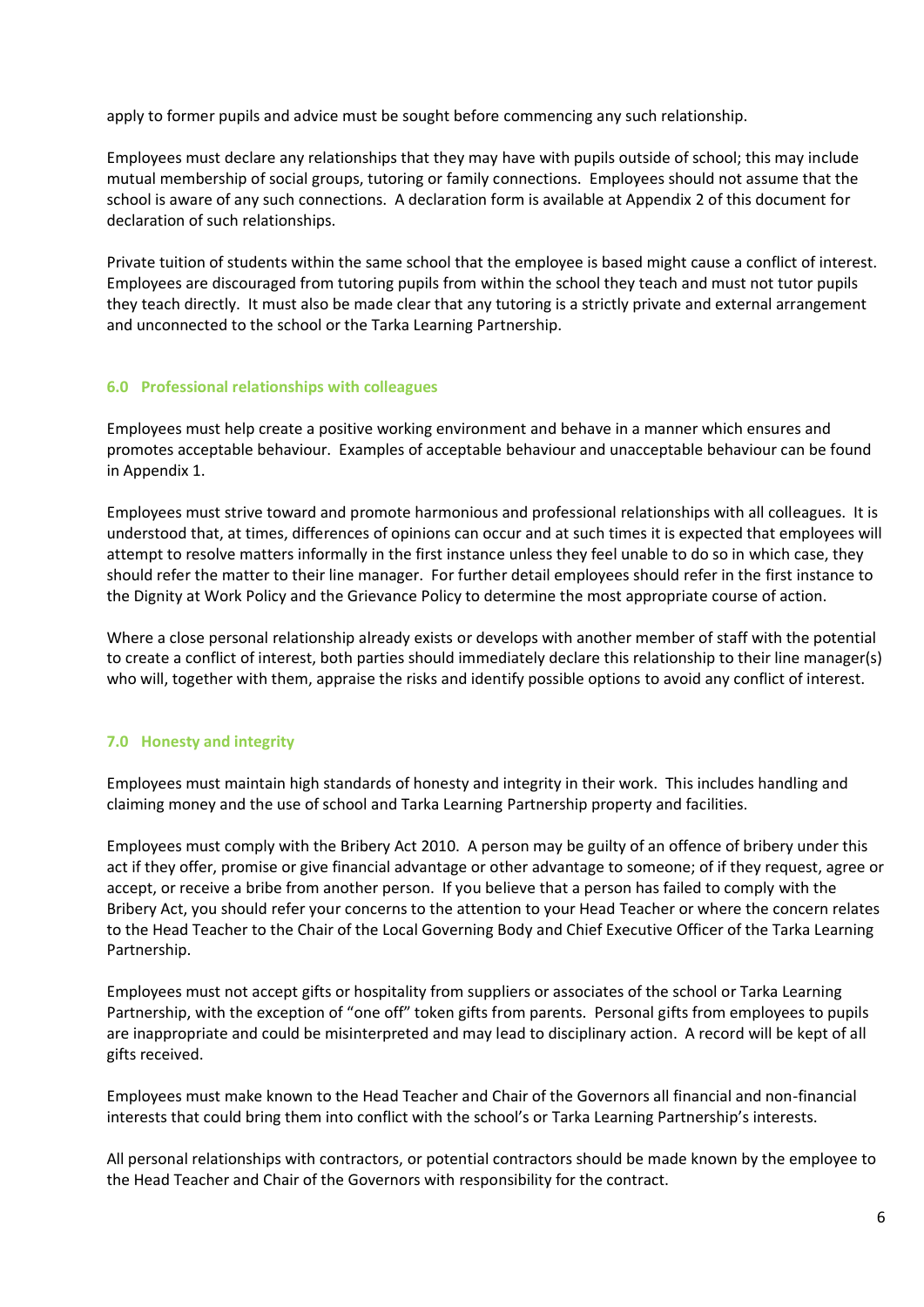Employees must not be involved in any recruitment process if they have a personal relationship with the applicant inside or outside of work.

Without fear of recrimination, employees can report any impropriety or breach of procedures using the process laid out within the Tarka Learning Partnership's Whistleblowing Policy.

#### <span id="page-6-0"></span>**8.0 Conduct outside of work**

The Tarka Learning Partnership recognises an employee's right to a private life. Employees should be mindful however of engaging in conduct that might bring into question their ability to effectively carry out their role. Where there is a question over the appropriateness of behaviour of an employee outside of work and its relevancy of the conduct to the workplace and/or the risk to the school or TLP's reputation an investigation will be carried out under either of the following policies:

- Managing Allegations of Abuse Made Against Staff Policy and Procedure; and/or
- Disciplinary Policy and Procedure.

A disciplinary investigation will also be carried out where behaviour outside of the work could be considered a transferable risk to the school and could lead to potential harm of a child.

Behaviour or activities that have the potential to make employees unsuitable for the role they are employed to perform will be dealt with under the Disciplinary Policy and Procedure. This includes criminal offences that involve violence or possession or use of illegal drugs (subject to the employer's duty of care to employees who may have substance or dependency issues) or sexual misconduct.

Employees must inform the Head Teacher of any potential issue/incident that has occurred outside of work which could give cause for concern in the workplace.

#### <span id="page-6-1"></span>**9.0 Employment outside of the Tarka Learning Partnership**

Employees may undertake work outside of the Tarka Learning Partnership, either paid or voluntary, provided that it does not conflict with the interests of the Tarka Learning Partnership not be at a level which may contravene the Working Time Regulations or affect an individual's work performance in the Tarka Learning Partnership. Employees must declare and discuss secondary employment with their Head Teacher.

#### <span id="page-6-2"></span>**10.0 E-Safety and internet use**

Employees must exercise caution when using information technology and be aware of the risks to themselves and others. Regard should be given to the Tarka Learning Partnership's policies and guidance on both ICT use and Social Media.

The Tarka Learning Partnership recognises an employee's right to a private life. Employees should be mindful however of engaging in social media use that might bring into question their ability to effectively carry out their role. Where there is a question over the appropriateness of social media content and its relevancy of the individual's conduct to the workplace, and/or the risk to the Tarka Learning Partnership's reputation, an investigation will be carried out under the Disciplinary policy.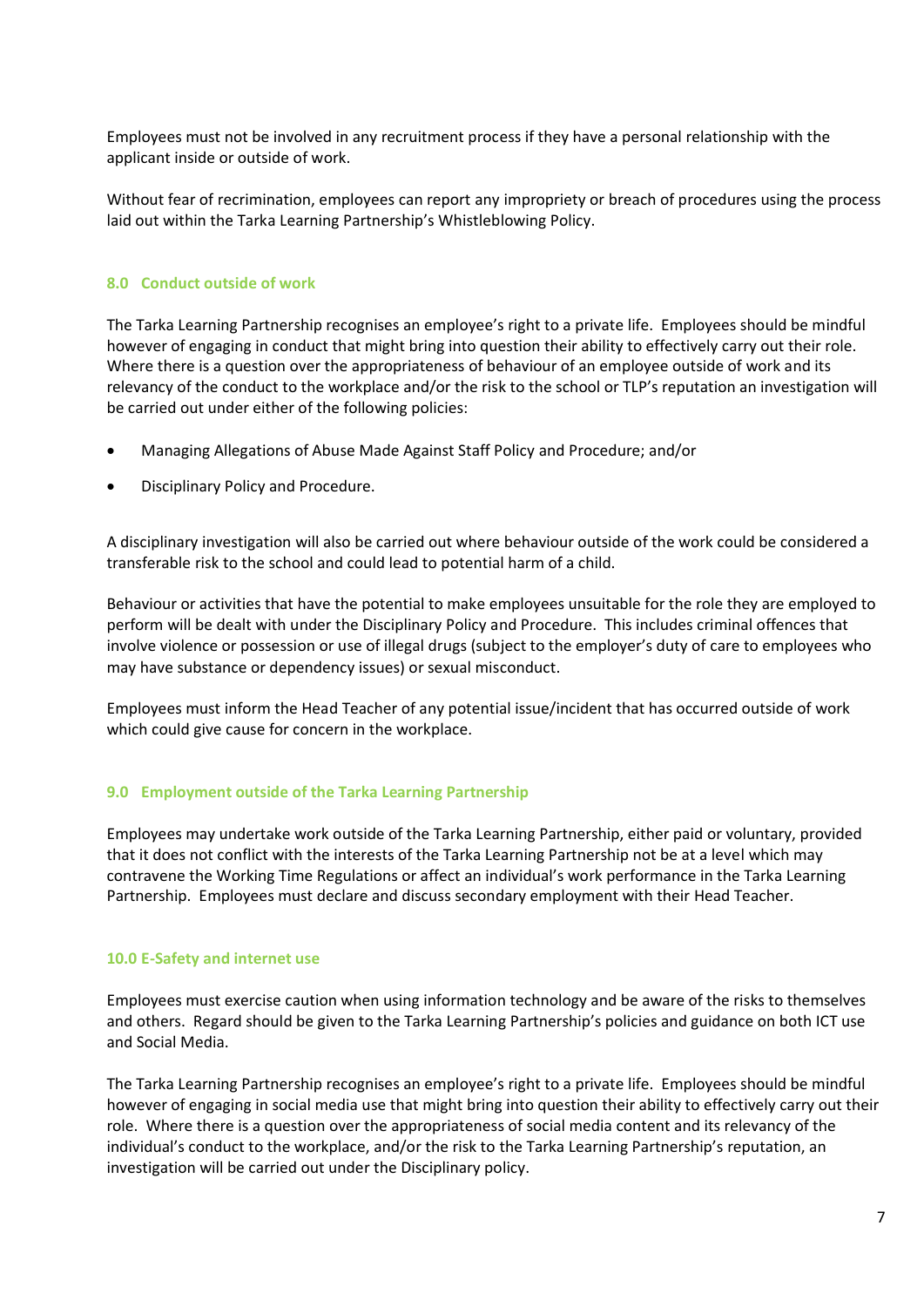Employees must not engage in inappropriate use of social network sites which may bring themselves, the Tarka Learning Partnership, its community or school into disrepute. Employees should ensure that they adopt suitably high security settings on any personal profiles they may have.

Employees must not respond to negative comments posted online relating to the Tarka Learning Partnership, the school or its stakeholders but bring this to the attention of the Head Teacher.

Employees must exercise caution in their use of all social media and any other web-based presence that they may have, including written content, videos or photographs, and views expressed either directly or by "liking" certain pages or posts established by others. This may also include the use of dating websites, where employees could encounter pupils either with their own profile or acting covertly.

Employees must not link themselves with the school or Tarka Learning Partnership on any social network site they use unless with the prior consent of the Head Teacher.

Employees must not use equipment belonging to the TLP to access pornography; neither should personal equipment containing pornographic images or links to them be brought into the workplace. Doing so will raise serious concerns about the suitability of the employee to continue to work in schools.

Employees must only contact pupils via school/Tarka Learning Partnership authorised mechanisms. At no time should personal telephone numbers, email addresses or communication routes via personal accounts on social media platforms be used to communicate with pupils (unless under the provisions of section 5).

Employees must report to the Head Teacher any contact by a pupil by an inappropriate route.

Photographs/still images or video footage of pupils should only be taken using school equipment, for purposes authorised by the school. Any such use should always be transparent and only occur in accordance with the Tarka Learning Partnership's Privacy Notice or where parental consent has been given. The resultant files from such recording or taking of photographs must be stored in accordance with the TLP's procedures on school equipment.

# <span id="page-7-0"></span>**11.0 Confidentiality**

Employees must not reveal confidential information about pupils or their parents or carers except to those colleagues who have a professional role in relation to the pupil.

Employees are likely at some point to witness actions which need to be confidential to the school. For example, where a pupil is bullied by another pupil (or by another employee), this needs to be reported and dealt with in accordance with the appropriate TLP procedure. It must not be discussed outside the school, including with the pupil's parent or carer, nor with colleagues in the school except with a senior member of staff with the appropriate authority to deal with the matter.

#### <span id="page-7-1"></span>**12.0 Dress and appearance**

Employees must dress in a manner that is appropriate to a professional role and promotes a professional image.

Employees must not dress in a manner that could be regarded by others as offensive, revealing or sexually provocative.

Employees must not wear clothes with political or other contentious slogans.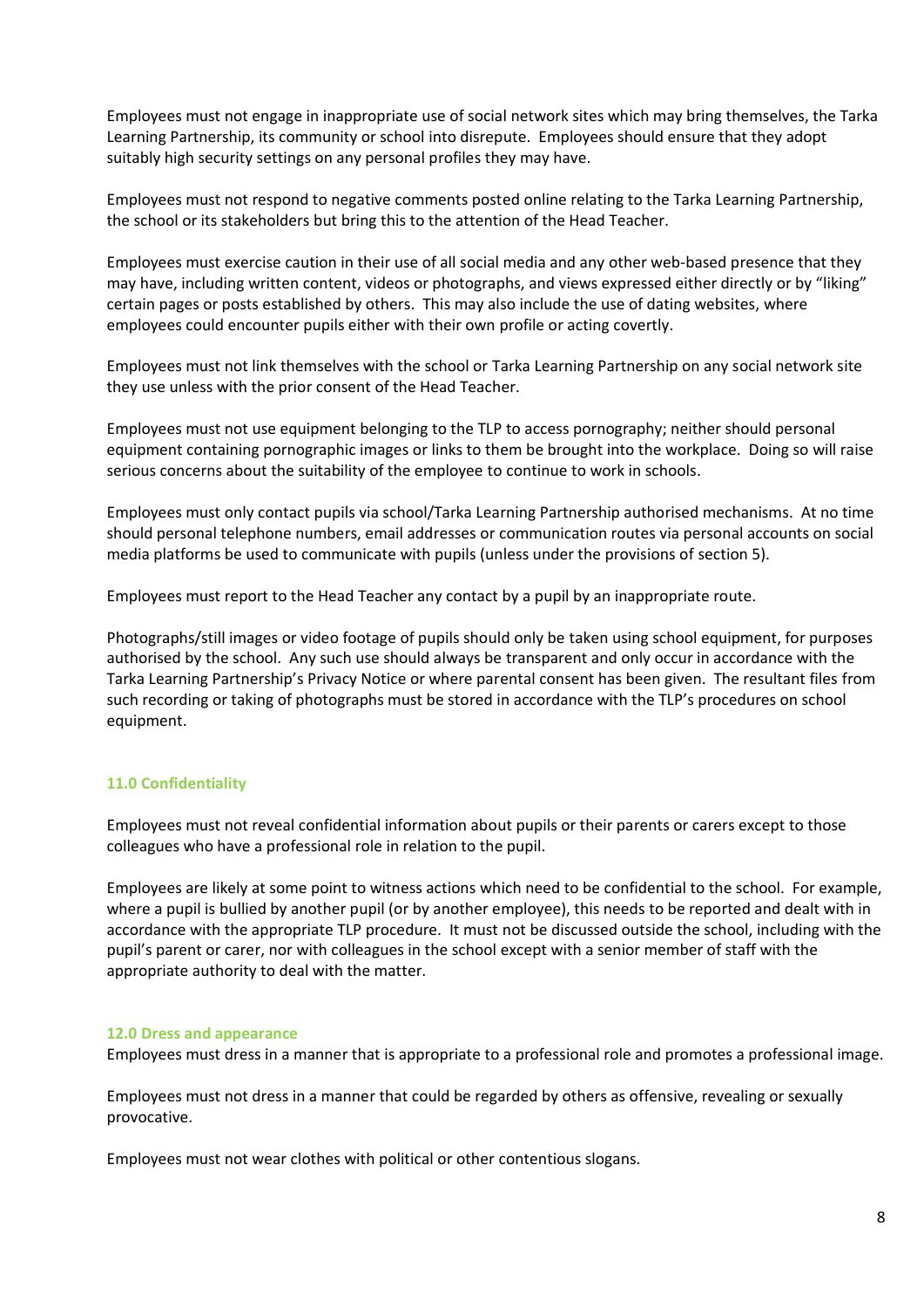If your post requires you to wear protective clothing or use equipment, then you must adhere to the instructions provided by your manager.

# <span id="page-8-0"></span>**13.0 Review**

This policy will be reviewed no later than every two years.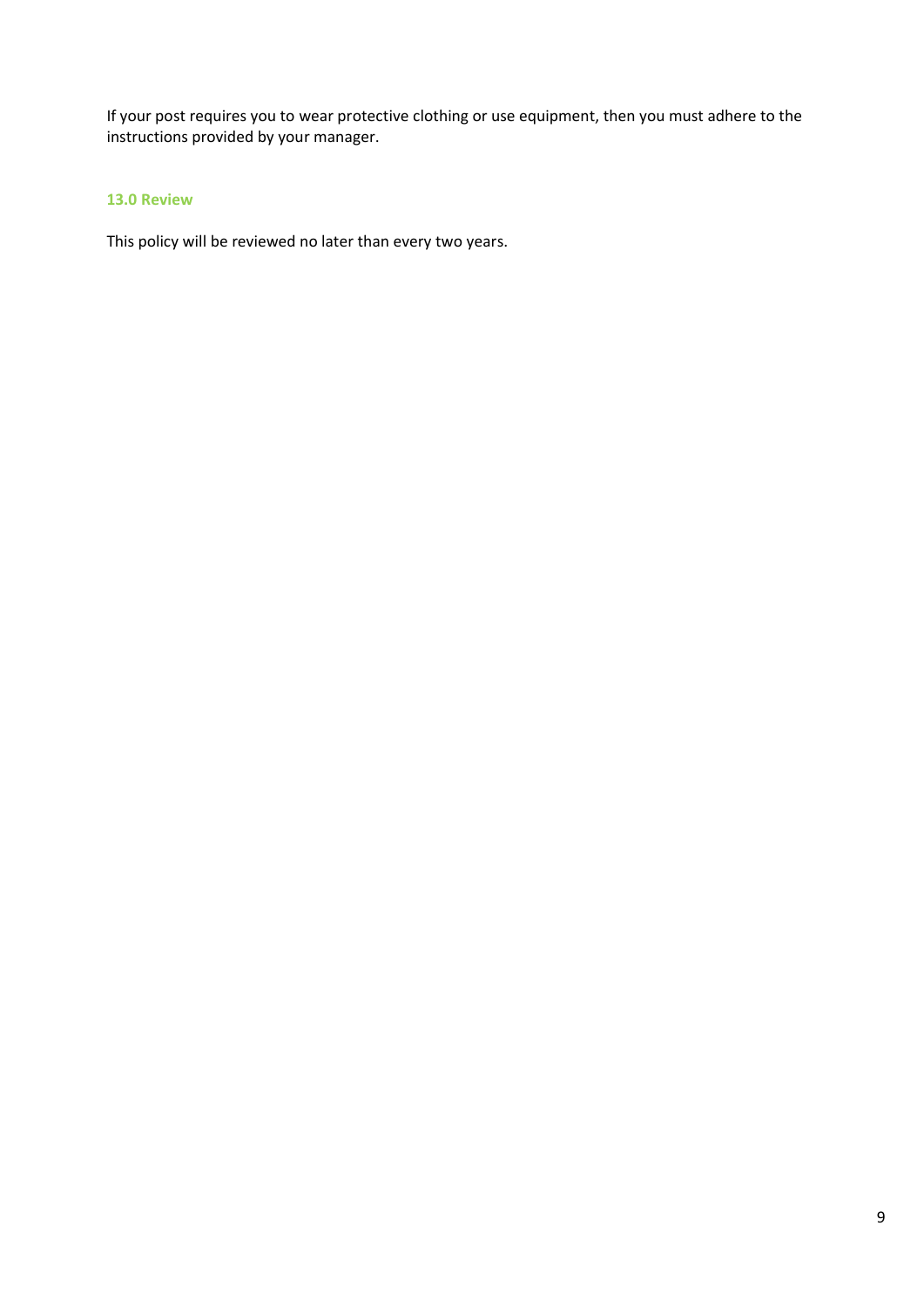#### <span id="page-9-0"></span>**Appendix 1 – Acceptable/unacceptable behaviour and employee standards**

#### **Examples of Acceptable Behaviour and Standards Expected of all employees**

People behave acceptably when they:

- Maintain and role model standards of behaviour in keeping with the interests and standing of the school and Tarka Learning Partnership. The includes behaviour outside of working hours and in any form that is visible to the public, including social networking or any other electronic medium.
- Follow all appropriate safeguarding procedures.
- Devote full attention while at work to the duties of their position and in doing so act with responsibility, good judgement and in good faith.
- Carry out any reasonable instructions given by those with authority to do so.
- Afford dignity, trust and respect for everyone and themselves.
- Have awareness of the effects of their behaviour on others and only make reasonable and manageable demands.
- Communicate honestly and openly.
- Provide and are receptive to honest feedback based on evidence.
- Carry out their role consistently with any standards set by their appropriate professional body.
- Challenge discriminatory language and behaviour in an appropriate way.
- Take steps to address any unacceptable behaviour.
- Observe the rules, regulations and instructions adopted by the Tarka Learning Partnership.

In addition to the above, the expectations of those employed in management/senior leadership roles are to:

- ensure the standards expected from employees are role-modelled, monitored and managed effectively
- effectively manage all applicable statutory and non-statutory obligations
- appropriately manage all alleged incidents and/or allegations.

#### **Examples of Unacceptable Behaviour**

People behave unacceptably when they:

- Use aggressive, threatening, demeaning or ridiculing language, repeatedly shouting or ignoring people.
- Bring up someone's private life inappropriately.
- Make unreasonable demands on a colleague.
- Criticise people or maliciously gossip about them in their absence.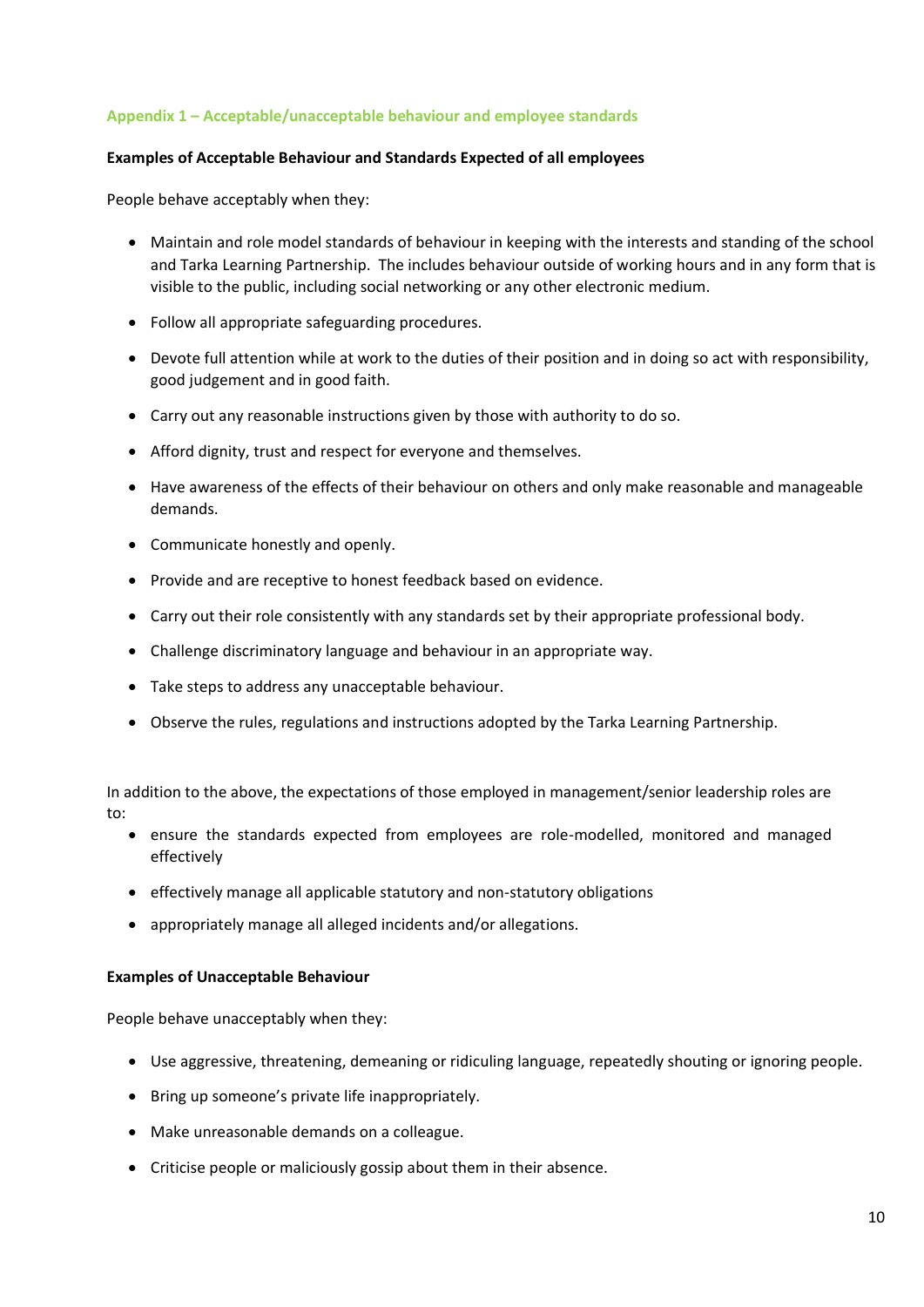- Make comments or jokes, about distinctive peoples and nationalities
- Make frequent comments about aspects of physical appearance.
- Threaten or imply, without reason, that as a colleague, you will cause the person to lose their job or fail to get a promotion or suffer another form of career difficulty or financial disadvantage.
- Coerce someone to join the harassment/bullying of another person.
- Exclude or marginalise someone or refuse to engage with them appropriately.
- Breach confidentiality.

This list is not exhaustive. It is simply a guide to help individuals consider their own and other behaviours and gain understanding of what behaviours are unacceptable in the workplace.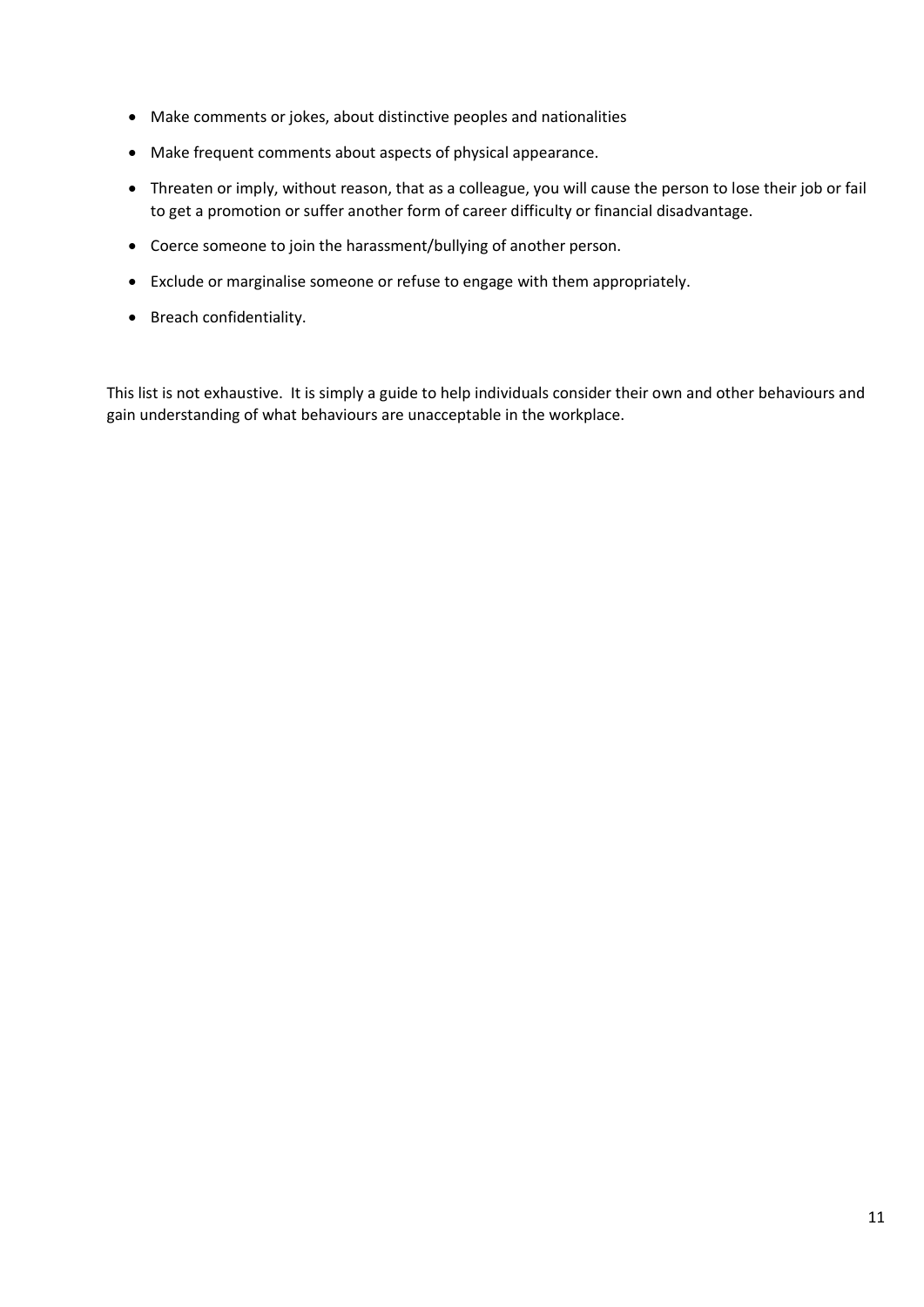### <span id="page-11-0"></span>**Appendix 2 – Relationships with pupils outside of work declaration**

It is recognised that there may be circumstances whereby employees are known to pupils outside of work. Examples include membership of sports clubs, family connections, or private tutoring.

Employees must declare any relationship outside of school that they may have with pupils.

| <b>EMPLOYEE NAME</b> |  |
|----------------------|--|
|                      |  |
| SCHOOL               |  |
|                      |  |

| <b>PUPIL NAME</b> | RELATIONSHIP |
|-------------------|--------------|
|                   |              |
|                   |              |
|                   |              |
|                   |              |
|                   |              |
|                   |              |

I can confirm that I am fully aware of the Code of Conduct relating to contact outside of school with pupils in line with this policy.

If I am tutoring a pupil outside of school I am aware that the following must be adhered to:

- I do not, at any point, teach the child in question as part of my daily timetable this is a stipulation of such tutoring
- I emphasise to parents that this is done completely independently of the school
- No monies come through the school at any point, informally (e.g. via the child) or formally
- No private tutoring is to take place on the school premises

I confirm that if these circumstances change at any time, I will complete a new declaration form to ensure the school is aware of any relationships.

| SIGNED      |  |
|-------------|--|
| <b>DATE</b> |  |

*Once completed, signed and dated, please return this form to the Head Teacher*